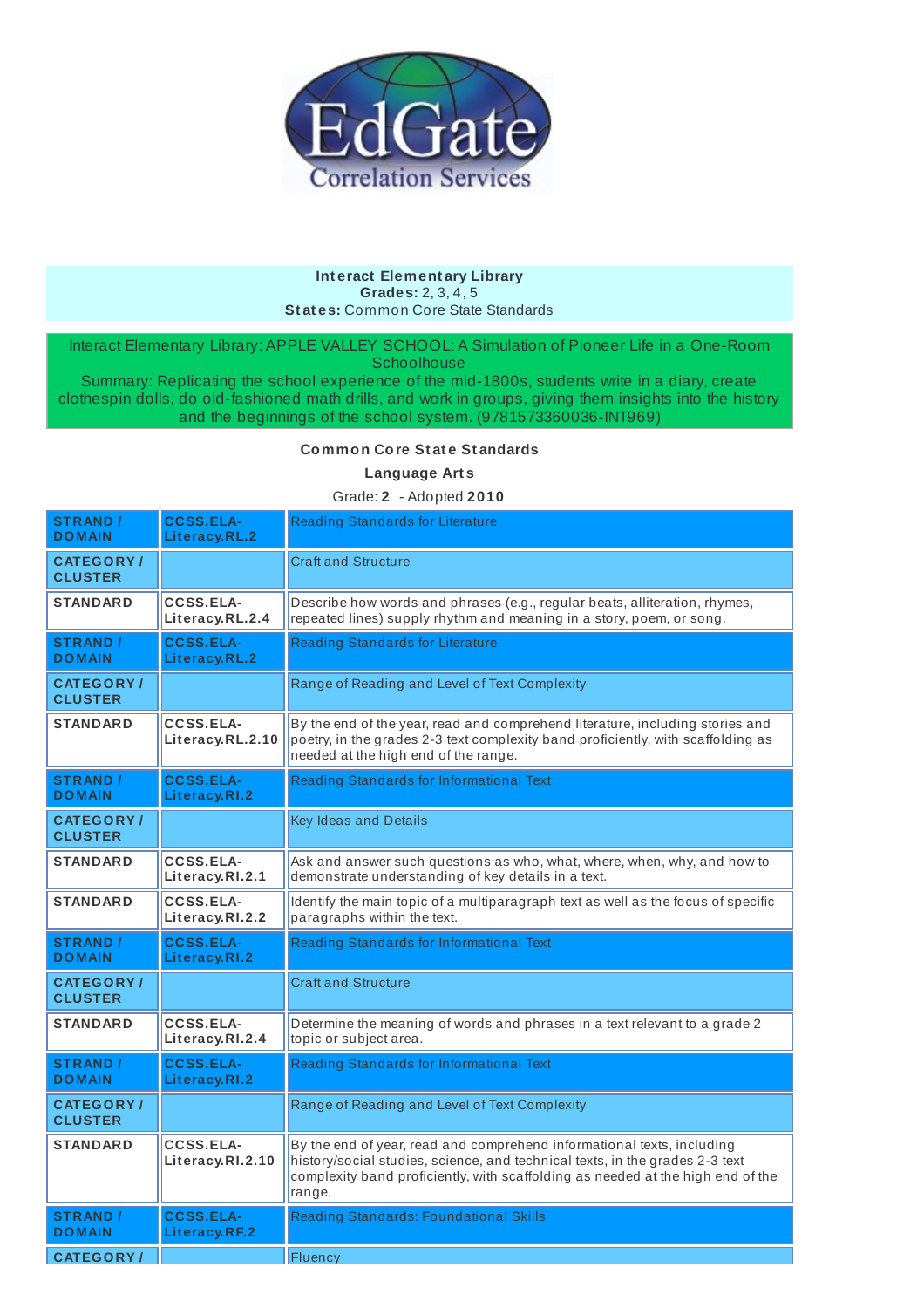| <b>CLUSTER</b>                     |                                      |                                                                                                                                                                                                 |
|------------------------------------|--------------------------------------|-------------------------------------------------------------------------------------------------------------------------------------------------------------------------------------------------|
| <b>STANDARD</b>                    | <b>CCSS.ELA-</b><br>Literacy.RF.2.4  | Read with sufficient accuracy and fluency to support comprehension.                                                                                                                             |
| <b>EXPECTATION</b>                 | <b>CCSS.ELA-</b><br>Literacy.RF.2.4a | Read on-level text with purpose and understanding.                                                                                                                                              |
| <b>STRAND /</b><br><b>DOMAIN</b>   | <b>CCSS.ELA-</b><br>Literacy.SL.2    | <b>Speaking and Listening Standards</b>                                                                                                                                                         |
| <b>CATEGORY/</b><br><b>CLUSTER</b> |                                      | <b>Comprehension and Collaboration</b>                                                                                                                                                          |
| <b>STANDARD</b>                    | <b>CCSS.ELA-</b><br>Literacy.SL.2.1  | Participate in collaborative conversations with diverse partners about grade 2<br>topics and texts with peers and adults in small and larger groups.                                            |
| <b>EXPECTATION</b>                 | CCSS.ELA-<br>Literacy.SL.2.1a        | Follow agreed-upon rules for discussions (e.g., gaining the floor in respectful<br>ways, listening to others with care, speaking one at a time about the topics and<br>texts under discussion). |
| <b>EXPECTATION</b>                 | CCSS.ELA-<br>Literacy.SL.2.1b        | Build on others' talk in conversations by linking their comments to the remarks<br>of others.                                                                                                   |
| <b>EXPECTATION CCSS.ELA-</b>       | Literacy.SL.2.1c                     | Ask for clarification and further explanation as needed about the topics and<br>texts under discussion.                                                                                         |
| <b>STRAND /</b><br><b>DOMAIN</b>   | <b>CCSS.ELA-</b><br>Literacy.L.2     | Language Standards                                                                                                                                                                              |
| <b>CATEGORY/</b><br><b>CLUSTER</b> |                                      | <b>Conventions of Standard English</b>                                                                                                                                                          |
| <b>STANDARD</b>                    | <b>CCSS.ELA-</b><br>Literacy.L.2.2   | Demonstrate command of the conventions of standard English capitalization,<br>punctuation, and spelling when writing.                                                                           |
| <b>EXPECTATION</b>                 | CCSS.ELA-<br>Literacy.L.2.2d         | Generalize learned spelling patterns when writing words (e.g., cage-->badge;<br>boy-->boil).                                                                                                    |

## Grade: **3** - Adopted **2010**

| <b>STRAND /</b><br><b>DOMAIN</b>    | <b>CCSS.ELA-</b><br>Literacy.RL.3   | Reading Standards for Literature                                                                                                                                                                        |
|-------------------------------------|-------------------------------------|---------------------------------------------------------------------------------------------------------------------------------------------------------------------------------------------------------|
| <b>CATEGORY</b> /<br><b>CLUSTER</b> |                                     | Key Ideas and Details                                                                                                                                                                                   |
| <b>STANDARD</b>                     | <b>CCSS.ELA-</b><br>Literacy.RL.3.1 | Ask and answer questions to demonstrate understanding of a text, referring<br>explicitly to the text as the basis for the answers.                                                                      |
| <b>STRAND /</b><br><b>DOMAIN</b>    | <b>CCSS.ELA-</b><br>Literacy.RL.3   | Reading Standards for Literature                                                                                                                                                                        |
| <b>CATEGORY/</b><br><b>CLUSTER</b>  |                                     | <b>Craft and Structure</b>                                                                                                                                                                              |
| <b>STANDARD</b>                     | CCSS.ELA-<br>Literacy.RL.3.5        | Refer to parts of stories, dramas, and poems when writing or speaking about a<br>text, using terms such as chapter, scene, and stanza; describe how each<br>successive part builds on earlier sections. |
| <b>STRAND /</b><br><b>DOMAIN</b>    | <b>CCSS.ELA-</b><br>Literacy.RL.3   | Reading Standards for Literature                                                                                                                                                                        |
| <b>CATEGORY/</b><br><b>CLUSTER</b>  |                                     | Range of Reading and Level of Text Complexity                                                                                                                                                           |
| <b>STANDARD</b>                     | CCSS.ELA-<br>Literacy.RL.3.10       | By the end of the year, read and comprehend literature, including stories,<br>dramas, and poetry, at the high end of the grades 2-3 text complexity band<br>independently and proficiently.             |
| <b>STRAND /</b><br><b>DOMAIN</b>    | <b>CCSS.ELA-</b>                    | Reading Standards for Informational Text                                                                                                                                                                |
|                                     | Literacy.RI.3                       |                                                                                                                                                                                                         |
| <b>CATEGORY/</b><br><b>CLUSTER</b>  |                                     | Key Ideas and Details                                                                                                                                                                                   |
| <b>STANDARD</b>                     | CCSS.ELA-<br>Literacy.RI.3.1        | Ask and answer questions to demonstrate understanding of a text, referring<br>explicitly to the text as the basis for the answers.                                                                      |
| <b>STANDARD</b>                     | <b>CCSS.ELA-</b><br>Literacy.RI.3.2 | Determine the main idea of a text; recount the key details and explain how they<br>support the main idea.                                                                                               |
| <b>STRAND /</b><br><b>DOMAIN</b>    | <b>CCSS.ELA-</b><br>Literacy.RI.3   | Reading Standards for Informational Text                                                                                                                                                                |
| <b>CATEGORY/</b><br><b>CLUSTER</b>  |                                     | <b>Craft and Structure</b>                                                                                                                                                                              |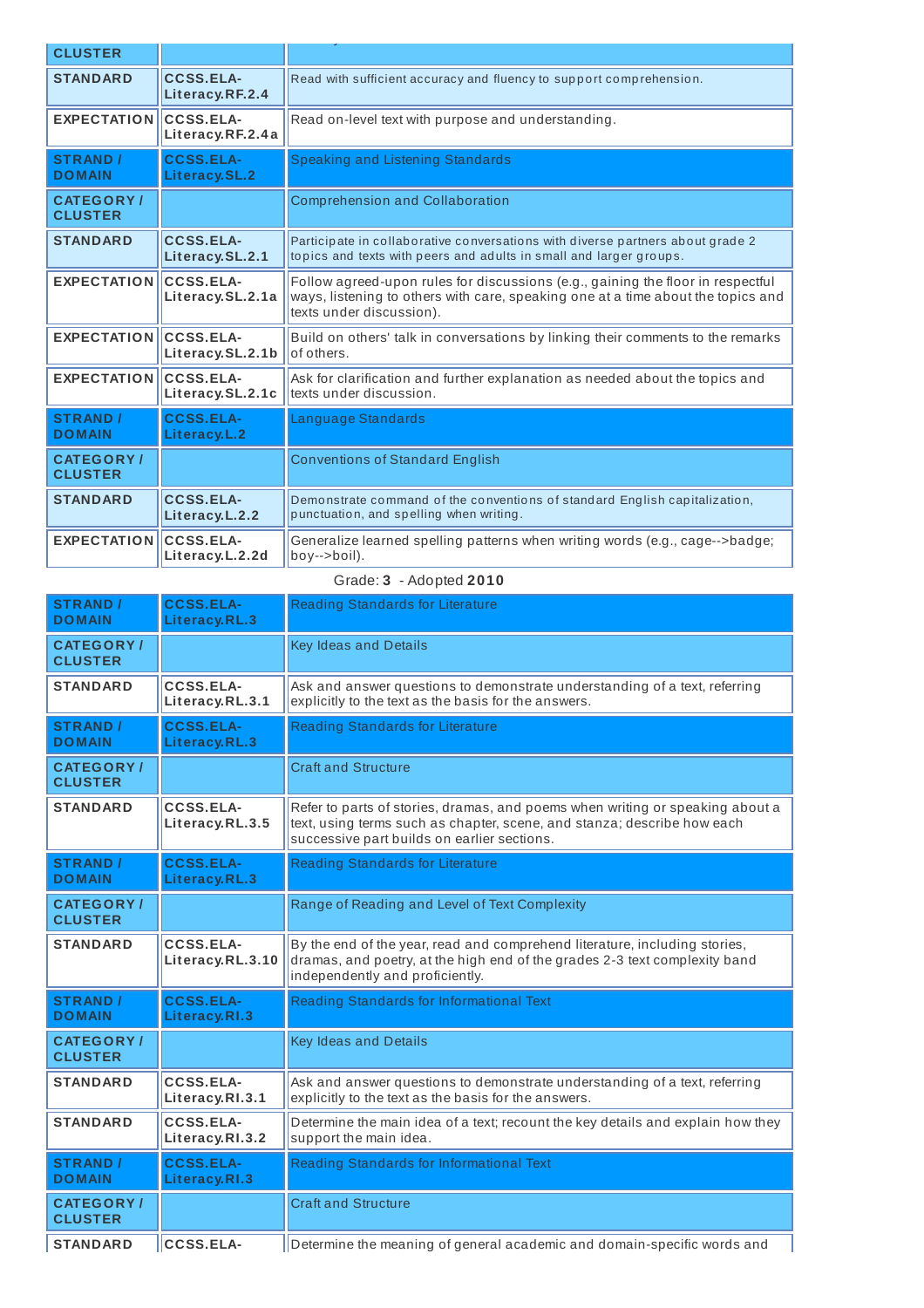|                                     | Literacy.RI.3.4                      | phrases in a text relevant to a grade 3 topic or subject area.                                                                                                                                                                |
|-------------------------------------|--------------------------------------|-------------------------------------------------------------------------------------------------------------------------------------------------------------------------------------------------------------------------------|
| <b>STRAND</b> /<br><b>DOMAIN</b>    | <b>CCSS.ELA-</b><br>Literacy.RI.3    | Reading Standards for Informational Text                                                                                                                                                                                      |
| <b>CATEGORY</b> /<br><b>CLUSTER</b> |                                      | Range of Reading and Level of Text Complexity                                                                                                                                                                                 |
| <b>STANDARD</b>                     | <b>CCSS.ELA-</b><br>Literacy.RI.3.10 | By the end of the year, read and comprehend informational texts, including<br>history/social studies, science, and technical texts, at the high end of the<br>grades 2-3 text complexity band independently and proficiently. |
| <b>STRAND /</b><br><b>DOMAIN</b>    | <b>CCSS.ELA-</b><br>Literacy.RF.3    | <b>Reading Standards: Foundational Skills</b>                                                                                                                                                                                 |
| <b>CATEGORY/</b><br><b>CLUSTER</b>  |                                      | Fluency                                                                                                                                                                                                                       |
| <b>STANDARD</b>                     | <b>CCSS.ELA-</b><br>Literacy.RF.3.4  | Read with sufficient accuracy and fluency to support comprehension.                                                                                                                                                           |
| <b>EXPECTATION</b>                  | <b>CCSS.ELA-</b><br>Literacy.RF.3.4a | Read on-level text with purpose and understanding.                                                                                                                                                                            |
| <b>EXPECTATION</b>                  | CCSS.ELA-<br>Literacy.RF.3.4b        | Read on-level prose and poetry orally with accuracy, appropriate rate, and<br>expression on successive readings                                                                                                               |
| <b>STRAND /</b><br><b>DOMAIN</b>    | <b>CCSS.ELA-</b><br>Literacy.W.3     | <b>Writing Standards</b>                                                                                                                                                                                                      |
| <b>CATEGORY/</b><br><b>CLUSTER</b>  |                                      | Research to Build and Present Knowledge                                                                                                                                                                                       |
| <b>STANDARD</b>                     | <b>CCSS.ELA-</b><br>Literacy.W.3.7   | Conduct short research projects that build knowledge about a topic.                                                                                                                                                           |
| <b>STANDARD</b>                     | <b>CCSS.ELA-</b><br>Literacy.W.3.8   | Recall information from experiences or gather information from print and digital<br>sources; take brief notes on sources and sort evidence into provided<br>categories.                                                       |
| <b>STRAND /</b><br><b>DOMAIN</b>    | <b>CCSS.ELA-</b><br>Literacy.W.3     | <b>Writing Standards</b>                                                                                                                                                                                                      |
| <b>CATEGORY/</b><br><b>CLUSTER</b>  |                                      | Range of Writing                                                                                                                                                                                                              |
| <b>STANDARD</b>                     | <b>CCSS.ELA-</b><br>Literacy.W.3.10  | Write routinely over extended time frames (time for research, reflection, and<br>revision) and shorter time frames (a single sitting or a day or two) for a range of<br>discipline-specific tasks, purposes, and audiences.   |
| <b>STRAND /</b><br><b>DOMAIN</b>    | <b>CCSS.ELA-</b><br>Literacy.SL.3    | Speaking and Listening Standards                                                                                                                                                                                              |
| <b>CATEGORY/</b><br><b>CLUSTER</b>  |                                      | <b>Comprehension and Collaboration</b>                                                                                                                                                                                        |
| <b>STANDARD</b>                     | <b>CCSS.ELA-</b><br>Literacy.SL.3.1  | Engage effectively in a range of collaborative discussions (one-on-one, in groups,<br>and teacher-led) with diverse partners on grade 3 topics and texts, building on<br>others' ideas and expressing their own clearly.      |
| <b>EXPECTATION</b>                  | <b>CCSS.ELA-</b><br>Literacy.SL.3.1a | Come to discussions prepared, having read or studied required material;<br>explicitly draw on that preparation and other information known about the topic<br>to explore ideas under discussion.                              |
| <b>EXPECTATION</b>                  | <b>CCSS.ELA-</b><br>Literacy.SL.3.1b | Follow agreed-upon rules for discussions (e.g., gaining the floor in respectful<br>ways, listening to others with care, speaking one at a time about the topics and<br>texts under discussion).                               |
| <b>EXPECTATION</b>                  | <b>CCSS.ELA-</b><br>Literacy.SL.3.1c | Ask questions to check understanding of information presented, stay on topic,<br>and link their comments to the remarks of others.                                                                                            |
| <b>EXPECTATION</b>                  | <b>CCSS.ELA-</b><br>Literacy.SL.3.1d | Explain their own ideas and understanding in light of the discussion.                                                                                                                                                         |
| <b>STRAND /</b><br><b>DOMAIN</b>    | <b>CCSS.ELA-</b><br>Literacy.SL.3    | <b>Speaking and Listening Standards</b>                                                                                                                                                                                       |
| <b>CATEGORY/</b><br><b>CLUSTER</b>  |                                      | <b>Comprehension and Collaboration</b>                                                                                                                                                                                        |
| <b>STANDARD</b>                     | <b>CCSS.ELA-</b><br>Literacy.SL.3.2  | Determine the main ideas and supporting details of a text read aloud or<br>information presented in diverse media and formats, including visually,<br>quantitatively, and orally.                                             |
| <b>STRAND /</b><br><b>DOMAIN</b>    | <b>CCSS.ELA-</b><br>Literacy.L.3     | Language Standards                                                                                                                                                                                                            |
| <b>CATEGORY/</b><br><b>CLUSTER</b>  |                                      | <b>Conventions of Standard English</b>                                                                                                                                                                                        |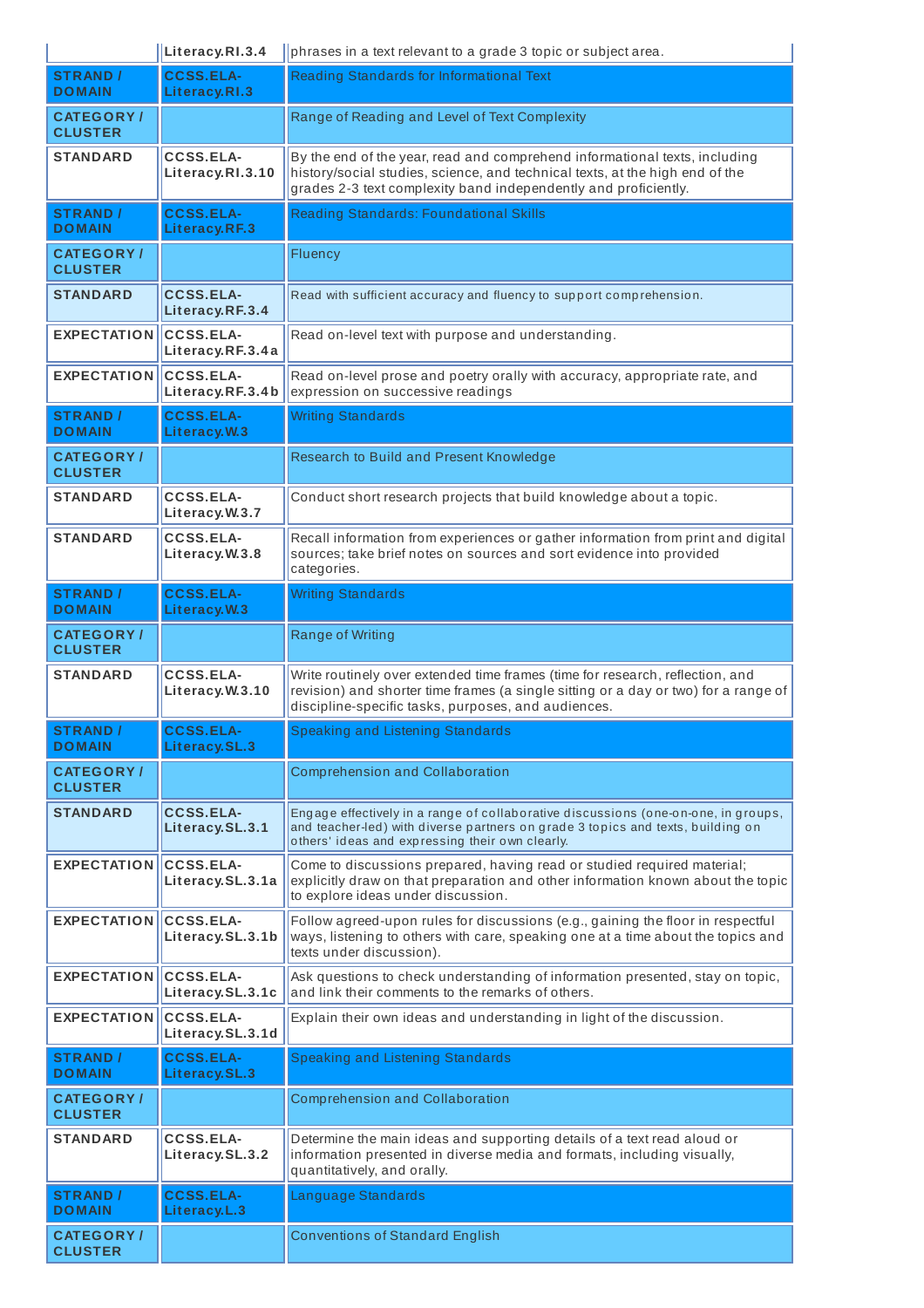| <b>STANDARD</b>                    | <b>CCSS.ELA-</b><br>Literacy.L.3.2 | Demonstrate command of the conventions of standard English capitalization,<br>punctuation, and spelling when writing.                                                                                                                                   |
|------------------------------------|------------------------------------|---------------------------------------------------------------------------------------------------------------------------------------------------------------------------------------------------------------------------------------------------------|
| <b>EXPECTATION CCSS.ELA-</b>       | Literacy.L.3.2e                    | Use conventional spelling for high-frequency and other studied words and for<br>adding suffixes to base words (e.g., sitting, smiled, cries, happiness).                                                                                                |
| <b>EXPECTATION CCSS.ELA-</b>       | Literacy.L.3.2f                    | Use spelling patterns and generalizations (e.g., word families, position-based<br>spellings, syllable patterns, ending rules, meaningful word parts) in writing<br>words.                                                                               |
| <b>STRAND /</b><br><b>DOMAIN</b>   | <b>CCSS.ELA-</b><br>Literacy.L.3   | Language Standards                                                                                                                                                                                                                                      |
| <b>CATEGORY/</b><br><b>CLUSTER</b> |                                    | <b>Vocabulary Acquisition and Use</b>                                                                                                                                                                                                                   |
| <b>STANDARD</b>                    | CCSS.ELA-<br>Literacy.L.3.6        | Acquire and use accurately grade-appropriate conversational, general<br>academic, and domain-specific words and phrases, including those that signal<br>spatial and temporal relationships (e.g., After dinner that night we went looking<br>for them). |

Grade: **4** - Adopted **2010**

| <b>STRAND /</b><br><b>DOMAIN</b>   | <b>CCSS.ELA-</b><br>Literacy.RL.4    | Reading Standards for Literature                                                                                                                                                                                                                                                |
|------------------------------------|--------------------------------------|---------------------------------------------------------------------------------------------------------------------------------------------------------------------------------------------------------------------------------------------------------------------------------|
| <b>CATEGORY/</b><br><b>CLUSTER</b> |                                      | Key Ideas and Details                                                                                                                                                                                                                                                           |
| <b>STANDARD</b>                    | <b>CCSS.ELA-</b><br>Literacy.RL.4.2  | Determine a theme of a story, drama, or poem from details in the text; summarize<br>the text.                                                                                                                                                                                   |
| <b>STRAND /</b><br><b>DOMAIN</b>   | <b>CCSS.ELA-</b><br>Literacy.RL.4    | Reading Standards for Literature                                                                                                                                                                                                                                                |
| <b>CATEGORY/</b><br><b>CLUSTER</b> |                                      | <b>Craft and Structure</b>                                                                                                                                                                                                                                                      |
| <b>STANDARD</b>                    | CCSS.ELA-<br>Literacy.RL.4.5         | Explain major differences between poems, drama, and prose, and refer to the<br>structural elements of poems (e.g., verse, rhythm, meter) and drama (e.g., casts<br>of characters, settings, descriptions, dialogue, stage directions) when writing or<br>speaking about a text. |
| <b>STRAND /</b><br><b>DOMAIN</b>   | <b>CCSS.ELA-</b><br>Literacy.RL.4    | <b>Reading Standards for Literature</b>                                                                                                                                                                                                                                         |
| <b>CATEGORY/</b><br><b>CLUSTER</b> |                                      | Integration of Knowledge and Ideas                                                                                                                                                                                                                                              |
| <b>STANDARD</b>                    | <b>CCSS.ELA-</b><br>Literacy.RL.4.9  | Compare and contrast the treatment of similar themes and topics (e.g.,<br>opposition of good and evil) and patterns of events (e.g., the quest) in stories,<br>myths, and traditional literature from different cultures.                                                       |
| <b>STRAND /</b><br><b>DOMAIN</b>   | <b>CCSS.ELA-</b><br>Literacy.RL.4    | Reading Standards for Literature                                                                                                                                                                                                                                                |
| <b>CATEGORY/</b><br><b>CLUSTER</b> |                                      | Range of Reading and Level of Text Complexity                                                                                                                                                                                                                                   |
| <b>STANDARD</b>                    | <b>CCSS.ELA-</b><br>Literacy.RL.4.10 | By the end of the year, read and comprehend literature, including stories,<br>dramas, and poetry, in the grades 4-5 text complexity band proficiently, with<br>scaffolding as needed at the high end of the range.                                                              |
| <b>STRAND /</b><br><b>DOMAIN</b>   | <b>CCSS.ELA-</b><br>Literacy.RI.4    | Reading Standards for Informational Text                                                                                                                                                                                                                                        |
| <b>CATEGORY/</b><br><b>CLUSTER</b> |                                      | Key Ideas and Details                                                                                                                                                                                                                                                           |
| <b>STANDARD</b>                    | <b>CCSS.ELA-</b><br>Literacy.RI.4.2  | Determine the main idea of a text and explain how it is supported by key details;<br>summarize the text.                                                                                                                                                                        |
| <b>STRAND /</b><br><b>DOMAIN</b>   | <b>CCSS.ELA-</b><br>Literacy.RI.4    | <b>Reading Standards for Informational Text</b>                                                                                                                                                                                                                                 |
| <b>CATEGORY/</b><br><b>CLUSTER</b> |                                      | <b>Craft and Structure</b>                                                                                                                                                                                                                                                      |
| <b>STANDARD</b>                    | <b>CCSS.ELA-</b><br>Literacy.RI.4.4  | Determine the meaning of general academic and domain-specific words or<br>phrases in a text relevant to a grade 4 topic or subject area.                                                                                                                                        |
| <b>STRAND /</b><br><b>DOMAIN</b>   | <b>CCSS.ELA-</b><br>Literacy.RI.4    | Reading Standards for Informational Text                                                                                                                                                                                                                                        |
| <b>CATEGORY/</b><br><b>CLUSTER</b> |                                      | Integration of Knowledge and Ideas                                                                                                                                                                                                                                              |

**STANDARD CCSS.ELA-** Explain how an author uses reasons and evidence to support particular points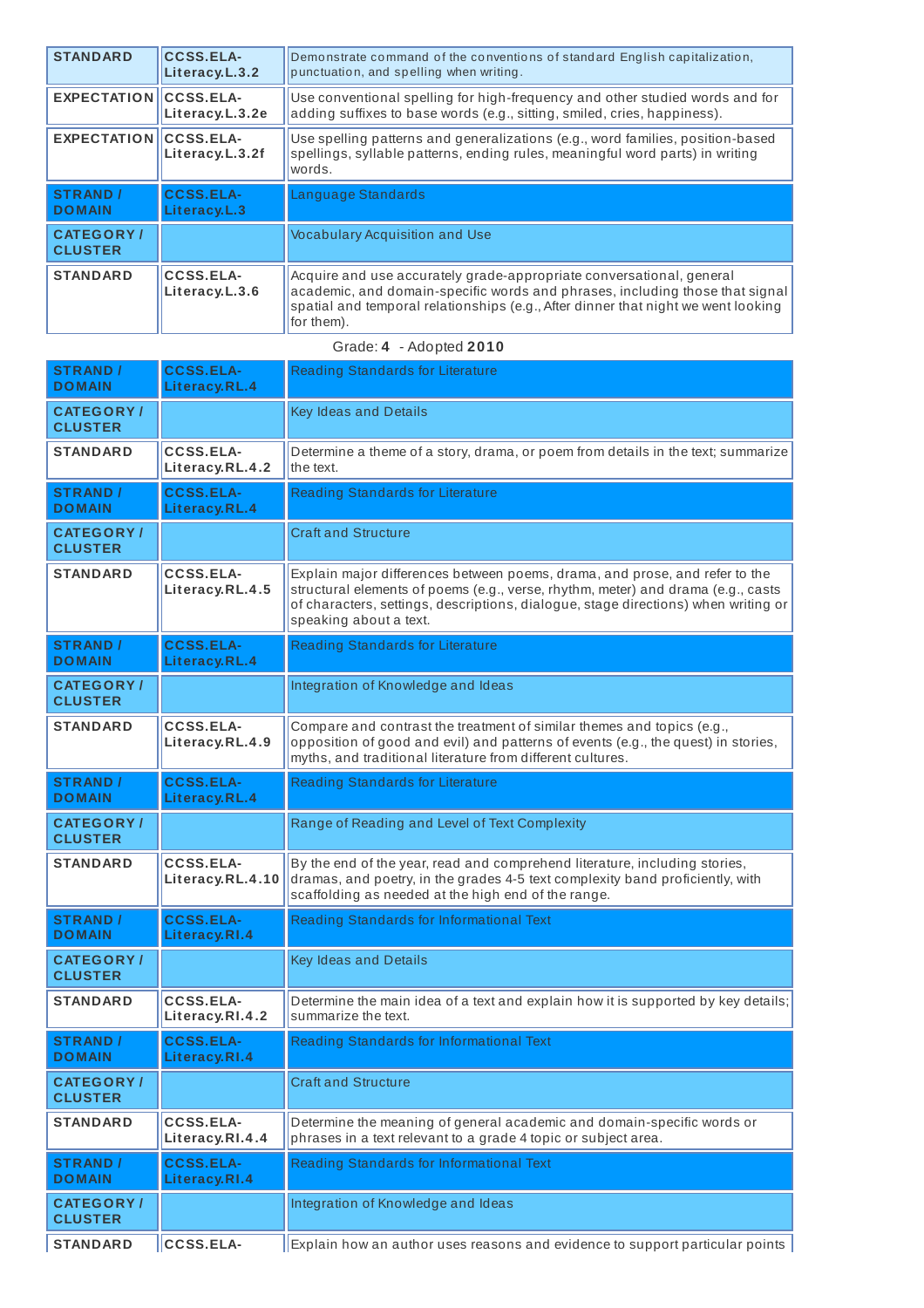|                                     | Literacy.RI.4.8                      | $\ $ in a text.                                                                                                                                                                                                                                     |
|-------------------------------------|--------------------------------------|-----------------------------------------------------------------------------------------------------------------------------------------------------------------------------------------------------------------------------------------------------|
| <b>STRAND /</b><br><b>DOMAIN</b>    | <b>CCSS.ELA-</b><br>Literacy.RI.4    | Reading Standards for Informational Text                                                                                                                                                                                                            |
| <b>CATEGORY/</b><br><b>CLUSTER</b>  |                                      | Range of Reading and Level of Text Complexity                                                                                                                                                                                                       |
| <b>STANDARD</b>                     | <b>CCSS.ELA-</b><br>Literacy.RI.4.10 | By the end of year, read and comprehend informational texts, including<br>history/social studies, science, and technical texts, in the grades 4-5 text<br>complexity band proficiently, with scaffolding as needed at the high end of the<br>range. |
| <b>STRAND /</b><br><b>DOMAIN</b>    | <b>CCSS.ELA-</b><br>Literacy.RF.4    | <b>Reading Standards: Foundational Skills</b>                                                                                                                                                                                                       |
| <b>CATEGORY/</b><br><b>CLUSTER</b>  |                                      | Fluency                                                                                                                                                                                                                                             |
| <b>STANDARD</b>                     | <b>CCSS.ELA-</b><br>Literacy.RF.4.4  | Read with sufficient accuracy and fluency to support comprehension.                                                                                                                                                                                 |
| <b>EXPECTATION</b>                  | <b>CCSS.ELA-</b><br>Literacy.RF.4.4a | Read on-level text with purpose and understanding.                                                                                                                                                                                                  |
| <b>EXPECTATION</b>                  | <b>CCSS.ELA-</b><br>Literacy.RF.4.4b | Read on-level prose and poetry orally with accuracy, appropriate rate, and<br>expression on successive readings.                                                                                                                                    |
| <b>STRAND /</b><br><b>DOMAIN</b>    | <b>CCSS.ELA-</b><br>Literacy.W.4     | <b>Writing Standards</b>                                                                                                                                                                                                                            |
| <b>CATEGORY</b> /<br><b>CLUSTER</b> |                                      | <b>Production and Distribution of Writing</b>                                                                                                                                                                                                       |
| <b>STANDARD</b>                     | <b>CCSS.ELA-</b><br>Literacy.W.4.4   | Produce clear and coherent writing in which the development and organization<br>are appropriate to task, purpose, and audience. (Grade-specific expectations<br>for writing types are defined in standards 1-3 above.)                              |
| <b>STRAND /</b><br><b>DOMAIN</b>    | <b>CCSS.ELA-</b><br>Literacy.W.4     | <b>Writing Standards</b>                                                                                                                                                                                                                            |
| <b>CATEGORY</b> /<br><b>CLUSTER</b> |                                      | Research to Build and Present Knowledge                                                                                                                                                                                                             |
| <b>STANDARD</b>                     | CCSS.ELA-<br>Literacy.W.4.7          | Conduct short research projects that build knowledge through investigation of<br>different aspects of a topic.                                                                                                                                      |
| <b>STANDARD</b>                     | <b>CCSS.ELA-</b><br>Literacy.W.4.8   | Recall relevant information from experiences or gather relevant information from<br>print and digital sources; take notes and categorize information, and provide a<br>list of sources.                                                             |
| <b>STRAND /</b><br><b>DOMAIN</b>    | <b>CCSS.ELA-</b><br>Literacy. W.4    | <b>Writing Standards</b>                                                                                                                                                                                                                            |
| <b>CATEGORY</b> /<br><b>CLUSTER</b> |                                      | Research to Build and Present Knowledge                                                                                                                                                                                                             |
| <b>STANDARD</b>                     | <b>CCSS.ELA-</b><br>Literacy.W.4.9   | Draw evidence from literary or informational texts to support analysis, reflection,<br>and research.                                                                                                                                                |
| <b>EXPECTATION</b>                  | <b>CCSS.ELA-</b><br>Literacy.W.4.9b  | Apply grade 4 reading standards to informational texts (e.g., "Explain how an<br>author uses reasons and evidence to support particular points in a text").                                                                                         |
| <b>STRAND /</b><br><b>DOMAIN</b>    | <b>CCSS.ELA-</b><br>Literacy.W.4     | <b>Writing Standards</b>                                                                                                                                                                                                                            |
| <b>CATEGORY/</b><br><b>CLUSTER</b>  |                                      | Range of Writing                                                                                                                                                                                                                                    |
| <b>STANDARD</b>                     | <b>CCSS.ELA-</b><br>Literacy.W.4.10  | Write routinely over extended time frames (time for research, reflection, and<br>revision) and shorter time frames (a single sitting or a day or two) for a range of<br>discipline-specific tasks, purposes, and audiences.                         |
| <b>STRAND /</b><br><b>DOMAIN</b>    | <b>CCSS.ELA-</b><br>Literacy.SL.4    | Speaking and Listening Standards                                                                                                                                                                                                                    |
| <b>CATEGORY/</b><br><b>CLUSTER</b>  |                                      | <b>Comprehension and Collaboration</b>                                                                                                                                                                                                              |
| <b>STANDARD</b>                     | <b>CCSS.ELA-</b><br>Literacy.SL.4.1  | Engage effectively in a range of collaborative discussions (one-on-one, in groups,<br>and teacher-led) with diverse partners on grade 4 topics and texts, building on<br>others' ideas and expressing their own clearly.                            |
| <b>EXPECTATION</b>                  | <b>CCSS.ELA-</b><br>Literacy.SL.4.1a | Come to discussions prepared, having read or studied required material;<br>explicitly draw on that preparation and other information known about the topic<br>to explore ideas under discussion.                                                    |
| <b>EXPECTATION</b>                  | <b>CCSS.ELA-</b><br>Literacy.SL.4.1b | Follow agreed-upon rules for discussions and carry out assigned roles.                                                                                                                                                                              |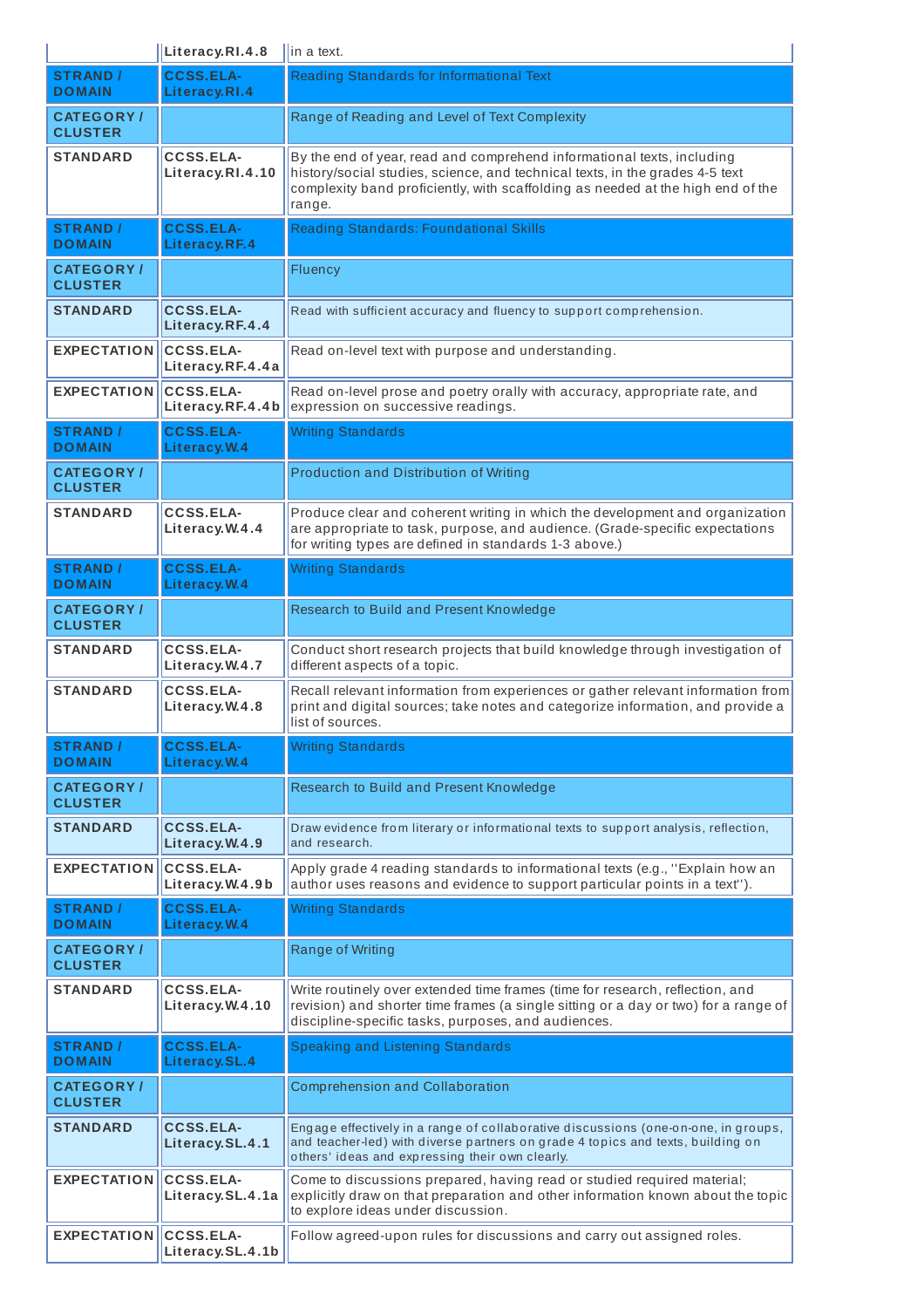| <b>EXPECTATION</b>                 | CCSS.ELA-<br>Literacy.SL.4.1c       | Pose and respond to specific questions to clarify or follow up on information,<br>and make comments that contribute to the discussion and link to the remarks of<br>others.                                                                   |
|------------------------------------|-------------------------------------|-----------------------------------------------------------------------------------------------------------------------------------------------------------------------------------------------------------------------------------------------|
| <b>STRAND /</b><br><b>DOMAIN</b>   | <b>CCSS.ELA-</b><br>Literacy.SL.4   | <b>Speaking and Listening Standards</b>                                                                                                                                                                                                       |
| <b>CATEGORY/</b><br><b>CLUSTER</b> |                                     | Presentation of Knowledge and Ideas                                                                                                                                                                                                           |
| <b>STANDARD</b>                    | CCSS.ELA-<br>Literacy.SL.4.6        | Differentiate between contexts that call for formal English (e.g., presenting<br>ideas) and situations where informal discourse is appropriate (e.g., small-<br>group discussion); use formal English when appropriate to task and situation. |
| <b>STRAND /</b><br><b>DOMAIN</b>   | <b>CCSS.ELA-</b><br>Literacy.L.4    | Language Standards                                                                                                                                                                                                                            |
| <b>CATEGORY/</b><br><b>CLUSTER</b> |                                     | <b>Conventions of Standard English</b>                                                                                                                                                                                                        |
| <b>STANDARD</b>                    | <b>CCSS.ELA-</b><br>Literacy.L.4.2  | Demonstrate command of the conventions of standard English capitalization,<br>punctuation, and spelling when writing.                                                                                                                         |
| <b>EXPECTATION</b>                 | <b>CCSS.ELA-</b><br>Literacy.L.4.2d | Spell grade-appropriate words correctly, consulting references as needed.                                                                                                                                                                     |
|                                    |                                     |                                                                                                                                                                                                                                               |
| <b>STRAND /</b><br><b>DOMAIN</b>   | <b>CCSS.ELA-</b><br>Literacy.L.4    | Language Standards                                                                                                                                                                                                                            |
| <b>CATEGORY/</b><br><b>CLUSTER</b> |                                     | Knowledge of Language                                                                                                                                                                                                                         |
| <b>STANDARD</b>                    | <b>CCSS.ELA-</b><br>Literacy.L.4.3  | Use knowledge of language and its conventions when writing, speaking, reading,<br>or listening.                                                                                                                                               |
| <b>EXPECTATION</b>                 | <b>CCSS.ELA-</b><br>Literacy.L.4.3c | Differentiate between contexts that call for formal English (e.g., presenting<br>ideas) and situations where informal discourse is appropriate (e.g., small-<br>group discussion).                                                            |
| <b>STRAND /</b><br><b>DOMAIN</b>   | <b>CCSS.ELA-</b><br>Literacy.L.4    | Language Standards                                                                                                                                                                                                                            |
| <b>CATEGORY/</b><br><b>CLUSTER</b> |                                     | <b>Vocabulary Acquisition and Use</b>                                                                                                                                                                                                         |

# Grade: **5** - Adopted **2010**

| <b>STRAND /</b><br><b>DOMAIN</b>   | <b>CCSS.ELA-</b><br>Literacy.RL.5 | <b>Reading Standards for Literature</b>                                                                                                                                                                                 |
|------------------------------------|-----------------------------------|-------------------------------------------------------------------------------------------------------------------------------------------------------------------------------------------------------------------------|
| <b>CATEGORY/</b><br><b>CLUSTER</b> |                                   | <b>Key Ideas and Details</b>                                                                                                                                                                                            |
| <b>STANDARD</b>                    | CCSS.ELA-<br>Literacy.RL.5.2      | Determine a theme of a story, drama, or poem from details in the text, including<br>how characters in a story or drama respond to challenges or how the speaker<br>in a poem reflects upon a topic; summarize the text. |
| <b>STRAND /</b><br><b>DOMAIN</b>   | <b>CCSS.ELA-</b><br>Literacy.RL.5 | Reading Standards for Literature                                                                                                                                                                                        |
| <b>CATEGORY/</b><br><b>CLUSTER</b> |                                   | Range of Reading and Level of Text Complexity                                                                                                                                                                           |
| <b>STANDARD</b>                    | CCSS.ELA-<br>Literacy.RL.5.10     | By the end of the year, read and comprehend literature, including stories,<br>dramas, and poetry, at the high end of the grades 4-5 text complexity band<br>independently and proficiently.                             |
| <b>STRAND /</b><br><b>DOMAIN</b>   | <b>CCSS.ELA-</b><br>Literacy.RI.5 | Reading Standards for Informational Text                                                                                                                                                                                |
| <b>CATEGORY/</b><br><b>CLUSTER</b> |                                   | Key Ideas and Details                                                                                                                                                                                                   |
| <b>STANDARD</b>                    | CCSS.ELA-<br>Literacy.RI.5.2      | Determine two or more main ideas of a text and explain how they are supported<br>by key details; summarize the text.                                                                                                    |
| <b>STRAND /</b><br><b>DOMAIN</b>   | <b>CCSS.ELA-</b><br>Literacy.RI.5 | Reading Standards for Informational Text                                                                                                                                                                                |
| <b>CATEGORY/</b><br><b>CLUSTER</b> |                                   | <b>Craft and Structure</b>                                                                                                                                                                                              |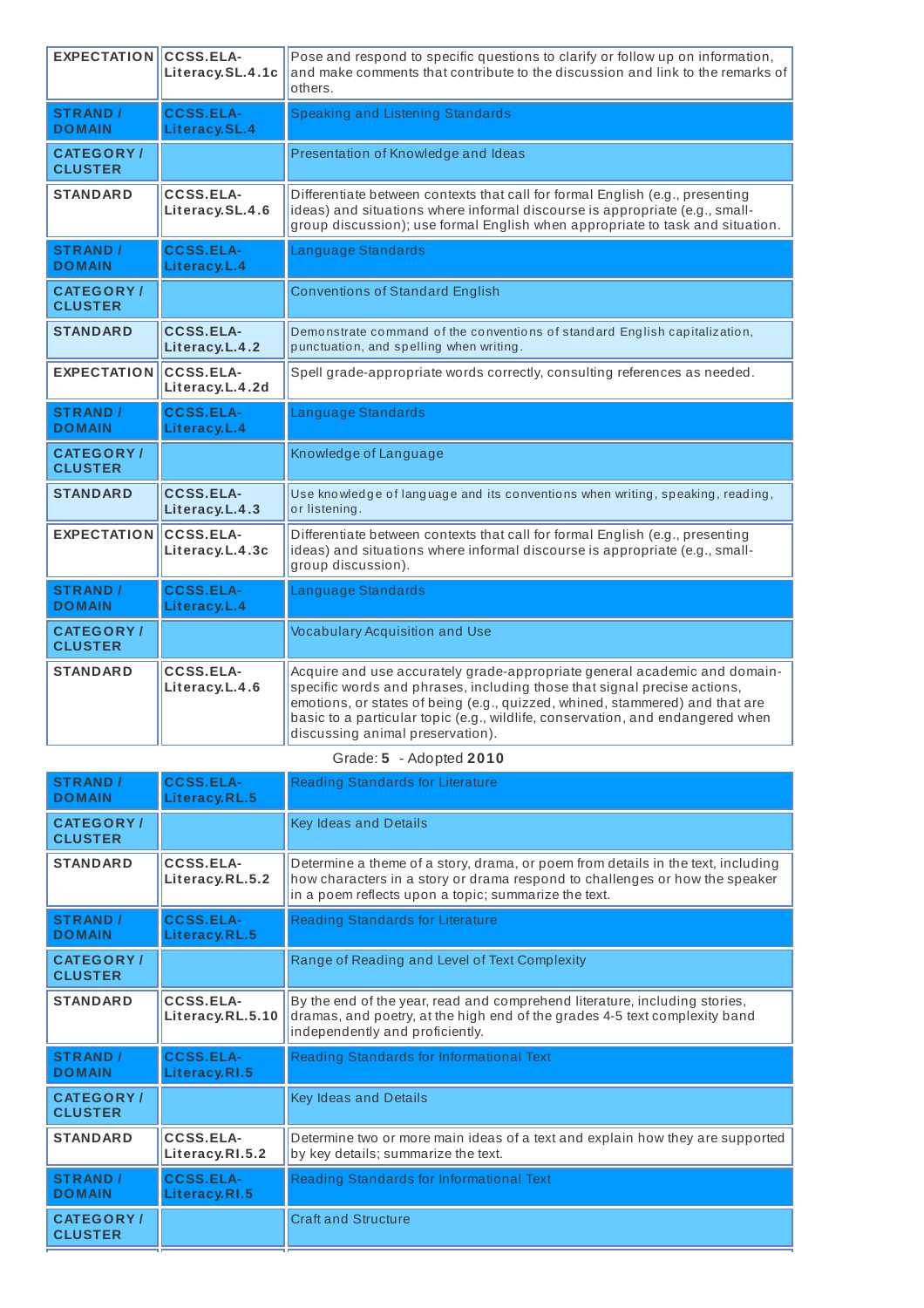| <b>STANDARD</b>                     | <b>CCSS.ELA-</b><br>Literacy.RI.5.4  | Determine the meaning of general academic and domain-specific words and<br>phrases in a text relevant to a grade 5 topic or subject area.                                                                                     |
|-------------------------------------|--------------------------------------|-------------------------------------------------------------------------------------------------------------------------------------------------------------------------------------------------------------------------------|
| <b>STRAND /</b><br><b>DOMAIN</b>    | <b>CCSS.ELA-</b><br>Literacy.RI.5    | Reading Standards for Informational Text                                                                                                                                                                                      |
| <b>CATEGORY /</b><br><b>CLUSTER</b> |                                      | Integration of Knowledge and Ideas                                                                                                                                                                                            |
| <b>STANDARD</b>                     | <b>CCSS.ELA-</b><br>Literacy.RI.5.7  | Draw on information from multiple print or digital sources, demonstrating the<br>ability to locate an answer to a question quickly or to solve a problem<br>efficiently.                                                      |
| <b>STANDARD</b>                     | <b>CCSS.ELA-</b><br>Literacy.RI.5.8  | Explain how an author uses reasons and evidence to support particular points<br>in a text, identifying which reasons and evidence support which point(s).                                                                     |
| <b>STANDARD</b>                     | <b>CCSS.ELA-</b><br>Literacy.RI.5.9  | Integrate information from several texts on the same topic in order to write or<br>speak about the subject knowledgeably.                                                                                                     |
| <b>STRAND /</b><br><b>DOMAIN</b>    | <b>CCSS.ELA-</b><br>Literacy.RI.5    | Reading Standards for Informational Text                                                                                                                                                                                      |
| <b>CATEGORY /</b><br><b>CLUSTER</b> |                                      | Range of Reading and Level of Text Complexity                                                                                                                                                                                 |
| <b>STANDARD</b>                     | <b>CCSS.ELA-</b><br>Literacy.RI.5.10 | By the end of the year, read and comprehend informational texts, including<br>history/social studies, science, and technical texts, at the high end of the<br>grades 4-5 text complexity band independently and proficiently. |
| <b>STRAND /</b><br><b>DOMAIN</b>    | <b>CCSS.ELA-</b><br>Literacy.RF.5    | <b>Reading Standards: Foundational Skills</b>                                                                                                                                                                                 |
| <b>CATEGORY /</b><br><b>CLUSTER</b> |                                      | Fluency                                                                                                                                                                                                                       |
| <b>STANDARD</b>                     | <b>CCSS.ELA-</b><br>Literacy.RF.5.4  | Read with sufficient accuracy and fluency to support comprehension.                                                                                                                                                           |
| <b>EXPECTATION</b>                  | <b>CCSS.ELA-</b><br>Literacy.RF.5.4a | Read on-level text with purpose and understanding.                                                                                                                                                                            |
| <b>EXPECTATION</b>                  | <b>CCSS.ELA-</b><br>Literacy.RF.5.4b | Read on-level prose and poetry orally with accuracy, appropriate rate, and<br>expression on successive readings.                                                                                                              |
| <b>STRAND /</b><br><b>DOMAIN</b>    | <b>CCSS.ELA-</b><br>Literacy.W.5     | <b>Writing Standards</b>                                                                                                                                                                                                      |
| <b>CATEGORY/</b><br><b>CLUSTER</b>  |                                      | Production and Distribution of Writing                                                                                                                                                                                        |
| <b>STANDARD</b>                     | <b>CCSS.ELA-</b><br>Literacy.W.5.4   | Produce clear and coherent writing in which the development and organization<br>are appropriate to task, purpose, and audience. (Grade-specific expectations<br>for writing types are defined in standards 1-3 above.)        |
| <b>STRAND /</b><br><b>DOMAIN</b>    |                                      |                                                                                                                                                                                                                               |
|                                     | <b>CCSS.ELA-</b><br>Literacy.W.5     | <b>Writing Standards</b>                                                                                                                                                                                                      |
| <b>CATEGORY/</b><br><b>CLUSTER</b>  |                                      | Research to Build and Present Knowledge                                                                                                                                                                                       |
| <b>STANDARD</b>                     | <b>CCSS.ELA-</b><br>Literacy.W.5.7   | Conduct short research projects that use several sources to build knowledge<br>through investigation of different aspects of a topic.                                                                                         |
| <b>STANDARD</b>                     | <b>CCSS.ELA-</b><br>Literacy.W.5.8   | Recall relevant information from experiences or gather relevant information from<br>print and digital sources; summarize or paraphrase information in notes and<br>finished work, and provide a list of sources.              |
| <b>STRAND /</b><br><b>DOMAIN</b>    | <b>CCSS.ELA-</b><br>Literacy.W.5     | <b>Writing Standards</b>                                                                                                                                                                                                      |
| <b>CATEGORY/</b><br><b>CLUSTER</b>  |                                      | Research to Build and Present Knowledge                                                                                                                                                                                       |
| <b>STANDARD</b>                     | <b>CCSS.ELA-</b><br>Literacy.W.5.9   | Draw evidence from literary or informational texts to support analysis, reflection,<br>and research.                                                                                                                          |
| <b>EXPECTATION</b>                  | <b>CCSS.ELA-</b><br>Literacy.W.5.9b  | Apply grade 5 reading standards to informational texts (e.g., "Explain how an<br>author uses reasons and evidence to support particular points in a text,<br>identifying which reasons and evidence support which point[s]"). |
| <b>STRAND /</b><br><b>DOMAIN</b>    | <b>CCSS.ELA-</b><br>Literacy.W.5     | <b>Writing Standards</b>                                                                                                                                                                                                      |
| <b>CATEGORY /</b><br><b>CLUSTER</b> |                                      | Range of Writing                                                                                                                                                                                                              |